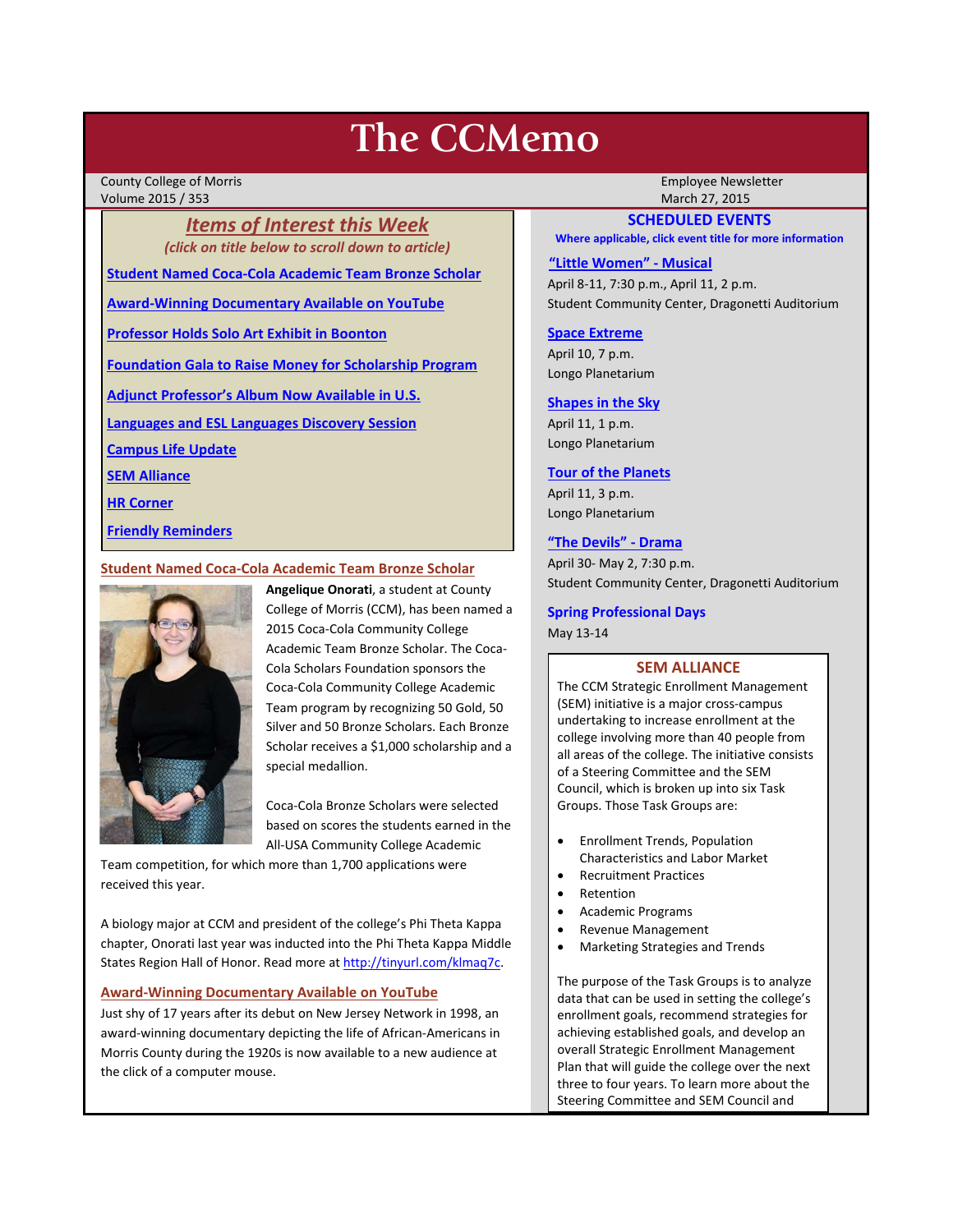"Chanceman's Brothers and Sisters: the Origins of the 20th Century Morris County Black Community," produced by Dr. Rita Heller, associate professor of history and political science at CCM, can now be viewed at any time on the college's YouTube channel.

Heller initiated the project with Dr. Gwen Dungy, the first black dean at the college. Heller, who served as executive producer, also worked with the late Dr. Clement Alexander Price, one of New Jersey's most admired African-American historians and the documentary's script writer. Price, who was named Newark's city historian and founded the Rutgers Institute on Ethnicity, Culture and the Modern Experience at Rutgers-Newark, described the film as "the first attempt to shed light on the internal logic of a New Jersey black community," according to Heller.

Since its debut, the documentary has been available through the CCM Foundation office on VHS and DVD. The video was recently made available on YouTube by the CCM Media Center. It can be found at [https://youtu.be/1e0ah8SMAVw.](https://youtu.be/1e0ah8SMAVw) Read more at [http://tinyurl.com/o9fuuwa.](http://tinyurl.com/o9fuuwa)



# <span id="page-1-0"></span>**Professor Holds Solo Art Exhibit in Boonton**

Following a successful solo exhibit in New York City, Todd L.W. Doney, assistant professor of Visual Arts at CCM, now has that exhibition of his recent artwork on display at the Broadfoot & Broadfoot gallery in Boonton.

The exhibition runs through May 3, with receptions on April 3 and May 1 from 5 – 9 p.m. Broadfoot & Broadfoot is located at 819 Main Street, Boonton. The gallery's is open Wednesday through Friday, noon to 6 p.m.; Saturday, 11 a.m. to 5 p.m.; and Sunday, noon to 6 p.m. Monday and Tuesday are by appointment only.

The exhibition most recently was on display at Broadfoot & Broadfoot's New York City gallery. Read more at [http://tinyurl.com/mwtn9ap.](http://tinyurl.com/mwtn9ap)

#### Task Groups, visit [http://www.ccm.edu/sem#steering.](http://www.ccm.edu/sem%23steering)

# **FRIENDLY REMINDERS**

# <span id="page-1-1"></span>**2015-16 Advising Cadre Application**

Requests to serve on the 2015-16 Advising Cadre are now being accepted. Interested full-time faculty should review the 2015-16 Advising Cadre Guidelines and send their request to serve to Margaret Shepard [\(mshepard@ccm.edu\)](mailto:mshepard@ccm.edu) no later than Monday, April 6. Applicants will be notified of their selection by email after April. To read the guidelines, go t[o http://tinyurl.com/kf3guke.](http://tinyurl.com/kf3guke)

# **Job Fair Comes to CCM on April 15**

The Spring Job Fair, hosted by CCM Career Services, will be held on Wednesday, April 15, from 9:30 a.m. – 12:30 p.m. in the Student Community, Davidson Rooms. More information can be found at the events webpage at [http://tinyurl.com/n6vwj2b.](http://tinyurl.com/n6vwj2b) A list of attending employers, updated on an ongoing basis, can be found directly at [http://tinyurl.com/og5bdyz.](http://tinyurl.com/og5bdyz)

# **35th Annual Health and Wellness Fair**

The 35th annual CCM Health and Wellness Fair will take place on Thursday, April 16, from  $10$  a.m.  $-2$  p.m. in the Student Community Center. The event is free and features 40 local health and wellness vendors. Event goers will be able to take part in health screenings, raffles, giveaways and more. See full details at [http://tinyurl.com/odkc9rd.](http://tinyurl.com/odkc9rd)

# **Volunteers Wanted for National Event**

CCM will be hosting Send Silence Packing, a nationally recognized public education exhibit of 1,100 backpacks, representing the number of students who die by suicide every year. It will take place on Thursday, April 30, from 11 a.m. to 7 p.m., with a candle-light vigil to follow.

Volunteers are needed to help monitor the backpacks, to hand out information cards and to guide attendees who'd like to speak with a counselor from the counseling office. Those who'd like to volunteer are asked to contact Ariella Panek a[t apanek@ccm.edu](mailto:apanek@ccm.edu) or ext. 5238. The event is sponsored by Campus Life,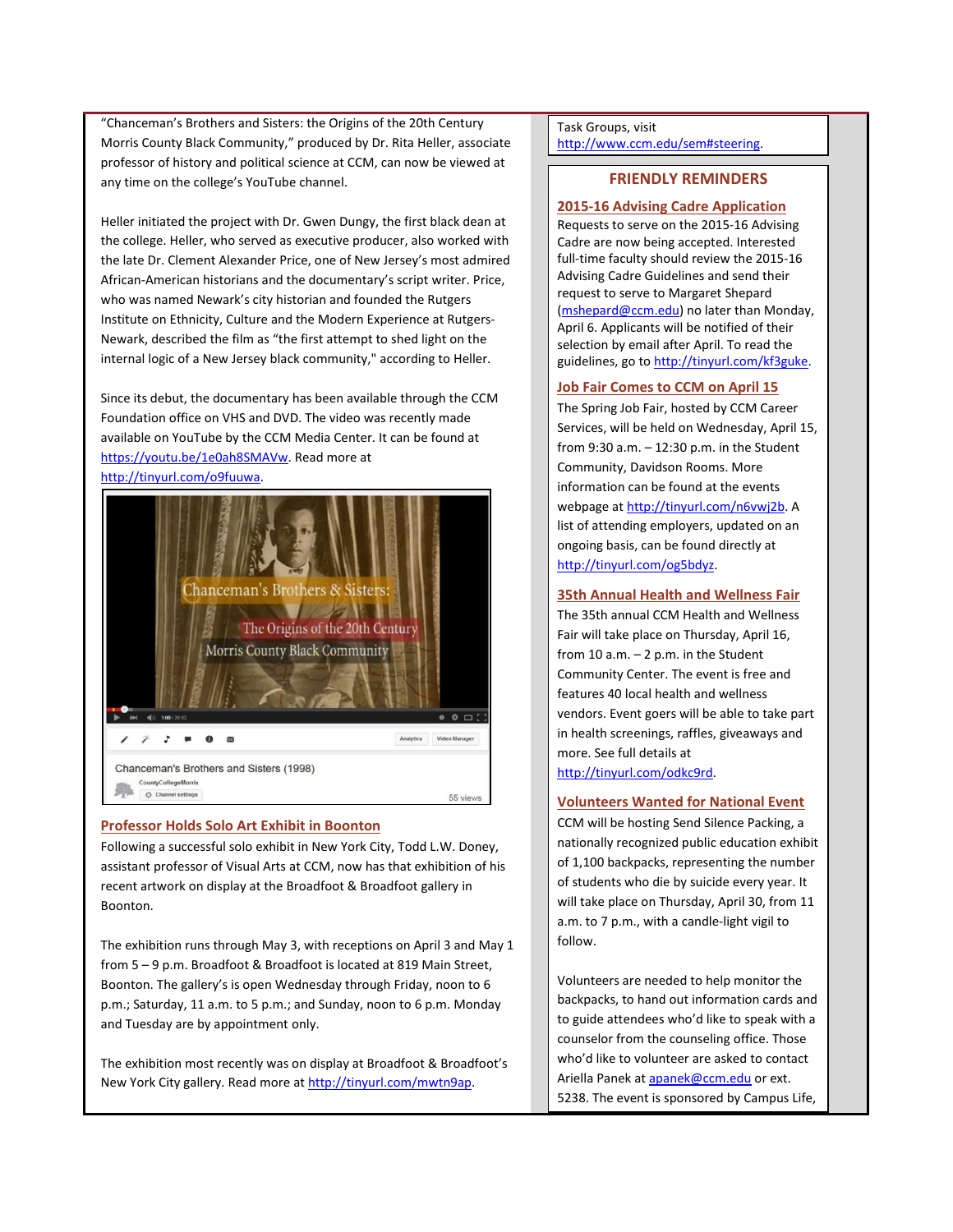

<span id="page-2-0"></span>**Foundation Gala to Raise Money for Scholarship Program** Each year, the CCM Foundation Scholarship Gala represents CCM's most important means of raising funds for the college's General Scholarship program.



This year's event will be held at the Hanover Marriott, Route 10 East, on Friday, May 1. It begins with cocktails at 6 p.m., followed by dinner and the awards program at 7:30 p.m.

This year's honoree will be **Dr. Joseph A. Trunfio**, retiring president and CEO of the Atlantic Health System.

In addition, four CCM alumni will be receiving awards: Paul Goudreau '86

(Alumnus of the Year); Jean Snopkowski '94 (Alumni Achievement); David Artuso '86 (Alumni Service) and Margaret "Peggy" Lund Fitzgibbon '88, '95 (Alumni Humanitarian).

We are once again pleased to offer a special internal rate for the gala. Faculty and staff tickets are \$195 per ticket, \$180 off the external price of \$375 per ticket.

The invitation that contains the internal price can be found at [http://tinyurl.com/pmf34gy.](http://tinyurl.com/pmf34gy) Join the foundation as it raises funds for CCM's General Scholarship program.

Even if you are unable to attend the gala, you can still help raise funds for scholarships. Purchase a \$25 ticket and fruit snack, representing the popular app game Fruit Ninja, and you'll receive one of only 100 chances to win a silver 16 GB iPad Air 2. Contact Colleen McArdle at [cmcardle@ccm.edu](mailto:cmcardle@ccm.edu) to purchase your chance.

# <span id="page-2-1"></span>**Adjunct Professor's Album Now Available in U.S.**

Released in late 2014, the latest album by Karl Latham, adjunct professor of music at CCM, is now available in the United States.

Latham conceptualized, co-produced and played drums on

CCM Special Events, Counseling and Student Success, and the CCM Active Minds Club.

The powerful outdoor exhibit of 1,100 donated backpacks sheds light on college student suicide and promotes a healthy dialogue around mental health. To give a "face" to the lives lost, personal stories and testimonies written by families and friends accompany the backpacks. For more information, please see the video on CCM's YouTube channel at

[https://youtu.be/E85vB4mx34s.](https://youtu.be/E85vB4mx34s)

#### **Library Ready to Help Students**

Did you know that the CCM Library can help students with research for their finals or other assignments? Faculty and staff are encouraged to inform students that library staff can help by phone, chat, email or in person. More information can be found at [http://tinyurl.com/obbty73.](http://tinyurl.com/obbty73)

#### **EOF Tricky Tray Coming Up**

The eighth annual Educational Opportunity Fund Tricky Tray is scheduled for Thursday, April 23, from 10 a.m.  $-4$  p.m. in the Student Community Center lobby. Tickets are one for \$1, six for \$5 and 15 for \$10. Winners will be contacted on April 27 and need not be present. For more information, see the flyer a[t http://tinyurl.com/n56pteg.](http://tinyurl.com/n56pteg)

#### **Library Novella Book Club**

The CCM Library Novella Book Club will be discussing "Paterson" by William Carlos Williams, in celebration of National Poetry Month, on Wednesday, April 29, from noon to 1 p.m. and all employees are welcome to attend. The club typically meets the last Wednesday of the month in the library conference room. Those with questions can contact ext. 5278. The club will discuss "Trout Fishing in America" by Richard Brautigan in May.

# **Counseling and Student Success Workshops**

The CCM Office of Counseling and Student Success is hosting multiple upcoming workshops that are designed to help students in a number of important areas. A full schedule of Spring Semester workshops can be found a[t http://tinyurl.com/nw46tdr.](http://tinyurl.com/nw46tdr) The following is a description the next event.